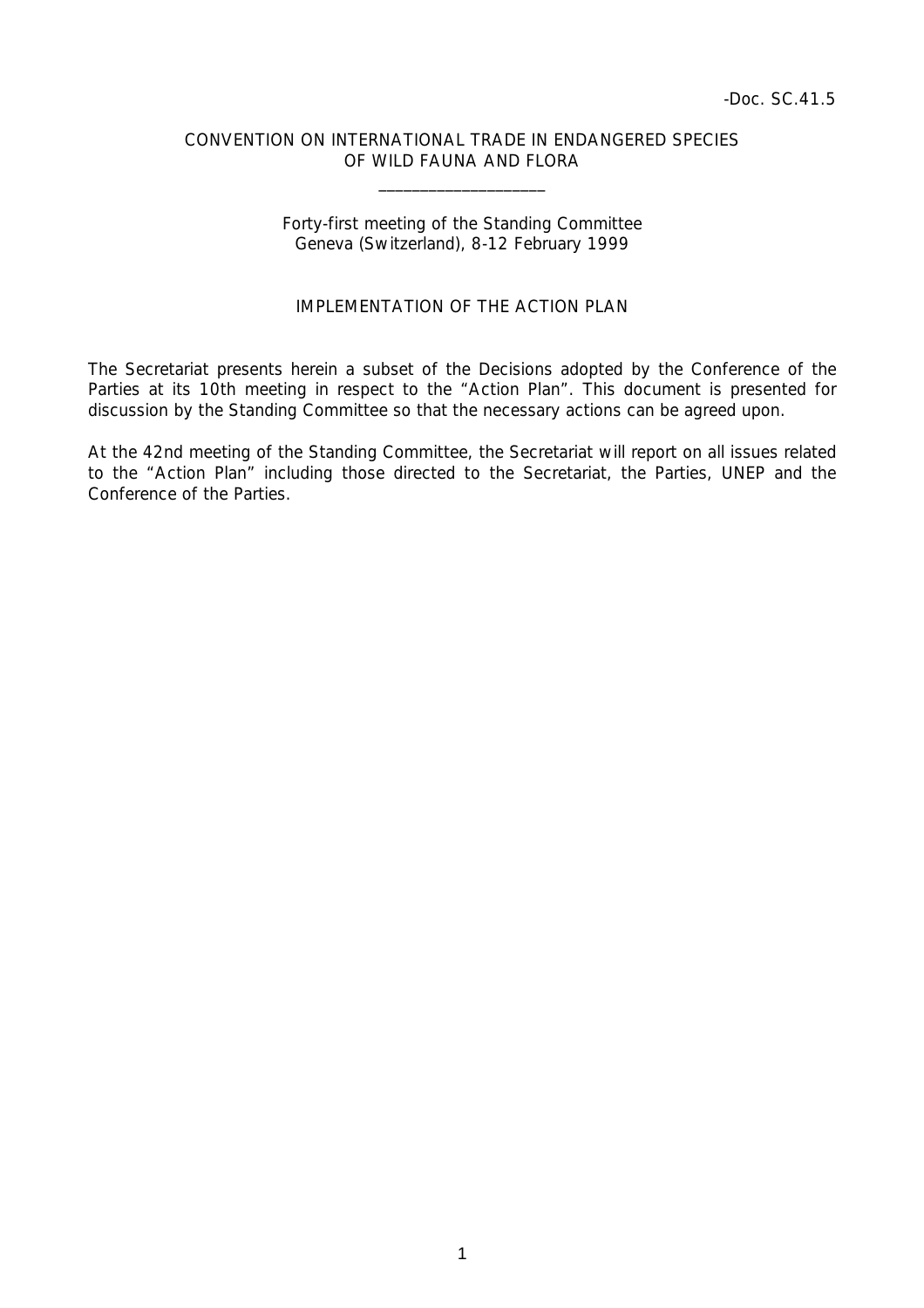| <b>Decision</b><br>No. | <b>Decision text</b>                                                                                                                                                                                                                                                                                                                                                                       | Commentary                                                                                                                                                                                                                                                                                                                                                                                                                                        |
|------------------------|--------------------------------------------------------------------------------------------------------------------------------------------------------------------------------------------------------------------------------------------------------------------------------------------------------------------------------------------------------------------------------------------|---------------------------------------------------------------------------------------------------------------------------------------------------------------------------------------------------------------------------------------------------------------------------------------------------------------------------------------------------------------------------------------------------------------------------------------------------|
| 10.59                  | In co-operation with the other permanent<br>Committees, a sub-committee shall be<br>set up to develop, with the co-operation<br>of the Secretariat, a medium/long-term<br>(3-6 years) framework document for the<br>structure of the work of the permanent<br>Committees. This document shall give<br>consideration to the development of<br>performance indicators for the<br>Convention. | At the 40 <sup>th</sup> meeting of the Standing<br>Committee the Secretariat made the<br>following recommendation:                                                                                                                                                                                                                                                                                                                                |
|                        |                                                                                                                                                                                                                                                                                                                                                                                            | The Standing Committee should<br>establish a subcommittee at its $40th$<br>meeting and invite the Animals, Plants,<br>Nomenclature and Identification<br>Manual Committees to participate in<br>its work. It would be desirable to have<br>a draft document for review at the 41st<br>meeting of the Standing Committee.                                                                                                                          |
|                        |                                                                                                                                                                                                                                                                                                                                                                                            | At its 40th meeting, the Standing<br>Committee discussed this<br>recommendation but did not reach a<br>conclusion. The Committee deferred<br>taking a decision pending discussion of<br>the Strategic Plan of the Convention<br>but did not return to consideration of<br>the Secretariat's recommendations.<br>Consequently, the Secretariat's<br>recommendation to the 40th meeting<br>of the Standing Committee should<br>now be reconsidered. |
| 10.60                  | The work with the Secretariat shall<br>continue to consolidate existing<br>Resolutions and Decisions of the<br>Conference of the Parties, when<br>necessary and appropriate, provided their<br>original text and preamble are maintained<br>to preserve their original intent.                                                                                                             | The Secretariat will prepare further<br>drafts of consolidated resolutions for<br>consideration at the 42nd meeting of<br>the Committee. As agreed at the 40th<br>meeting, the Secretariat will prepare<br>drafts in which the original text is<br>preserved and additional texts with the<br>Secretariat's proposed changes.                                                                                                                     |
| 10.61                  | Regional representatives shall co-ordinate<br>and consult with other countries in their<br>region prior to meetings of the Standing<br>Committee and meetings of the<br>Conference of the Parties.                                                                                                                                                                                         | This decision reflects the guidelines for<br>regional representatives in the<br>Standing Committee, in Decision 10.3.<br>It might be useful for the regional<br>representatives to include in their<br>reports to each meeting of the<br>Committee an indication of the<br>consultations that they have<br>undertaken prior to the meeting.                                                                                                       |

## Decisions directed to the Standing Committee